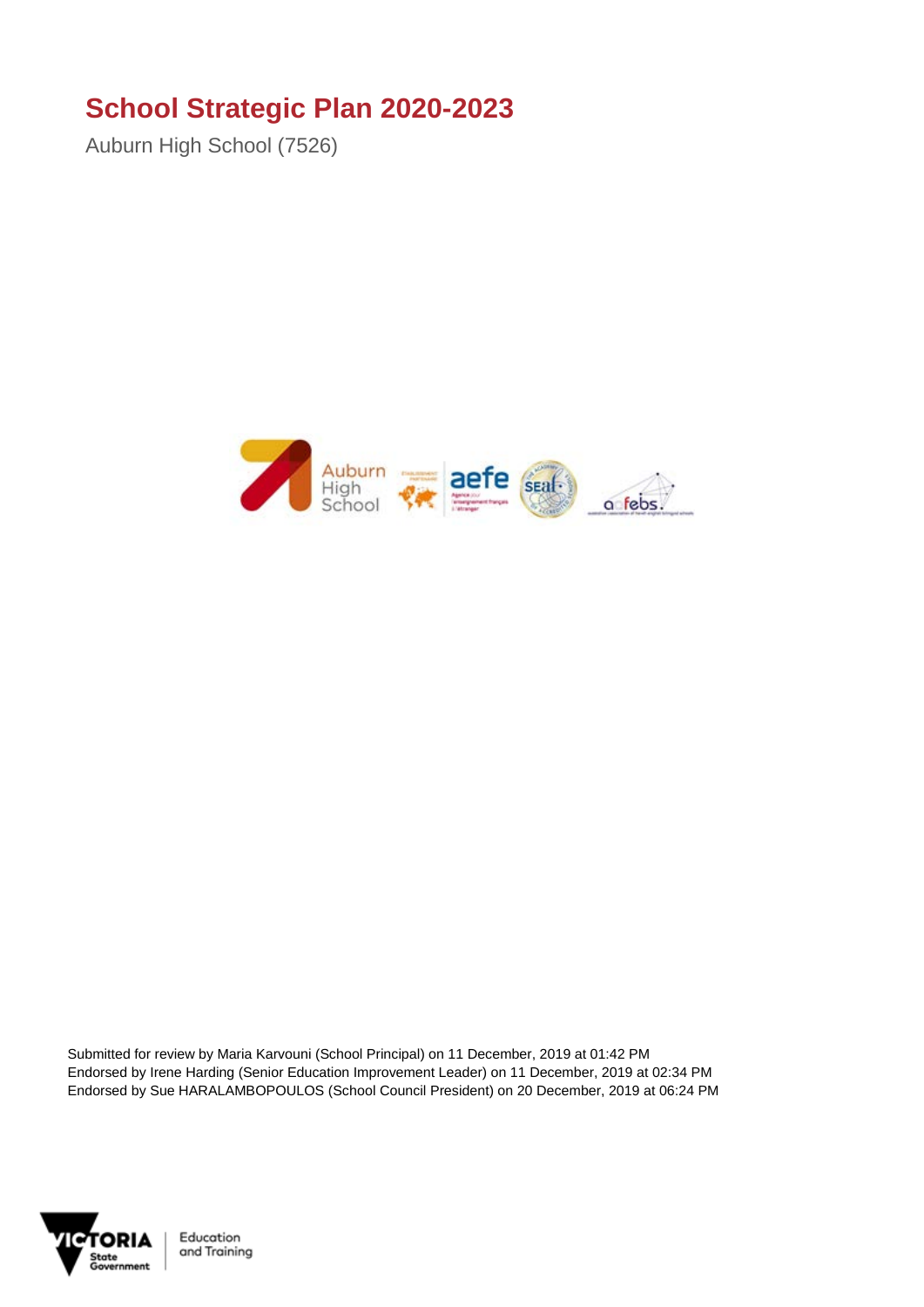## **School Strategic Plan - 2019-2023**

Auburn High School (7526)

| <b>School vision</b>      | Auburn High School's vision is to be a high performing school where all students feel challenged and engaged by high quality<br>teaching and learning and are provided with experiences that allow them to develop the skills necessary to become successful global<br>citizens.<br>We value our reputation as offering evidence based, high quality teaching and learning that drives young people to not only be<br>successful in their own lives, but in the way they contribute to global society that they live in.                                                                                                                                                                                                                                                                                                                                                                                                                                                                                                                                                                                                                                                                                                                                    |
|---------------------------|-------------------------------------------------------------------------------------------------------------------------------------------------------------------------------------------------------------------------------------------------------------------------------------------------------------------------------------------------------------------------------------------------------------------------------------------------------------------------------------------------------------------------------------------------------------------------------------------------------------------------------------------------------------------------------------------------------------------------------------------------------------------------------------------------------------------------------------------------------------------------------------------------------------------------------------------------------------------------------------------------------------------------------------------------------------------------------------------------------------------------------------------------------------------------------------------------------------------------------------------------------------|
| <b>School values</b>      | Auburn High School's DARE values of Diversity, Aspiration, Respect and Excellence underpin all that we do and help create the<br>positive and welcoming culture our school enjoys. We have developed a learning culture where effort, persistence and aspiration are<br>valued as well as aiming for excellence. We value high expectations, achievement and respectful relationships.<br>Our DARE values mean that:<br>We strive for Diversity, which means understanding that each individual is unique, and recognizing and celebrating our individual<br>differences.<br>We strive for Aspiration, which means aiming for personal advancement and development<br>We Respect ourselves, our school and each other, and understand that our attitudes and behaviours have an impact on the people<br>around us, and our broader community.<br>We strive for Excellence, which means trying our hardest and doing our best in all endeavours.                                                                                                                                                                                                                                                                                                             |
| <b>Context challenges</b> | Auburn High School is a co-educational Year 7 to 12 School, located in Hawthorn East, serving the<br>Location and history<br>communities of Boroondara and Stonnington. The school opened in January 2014.<br>School facilities The school facilities comprises general classroom spaces along with facilities for supporting a number of specialisms<br>and programs.<br>Enrolments<br>The February 2019 school enrolment was 480. Enrolments increased from 300 in 2016.<br>SFO and SFOE<br>The 2019 Student Family Occupation Education (SFOE) index was 0.29.<br>The school staffing profile comprises 35.5 full time equivalent (FTE) teaching staff and 12.0 FTE education support<br>Staff profile<br>staff. This consists of two Principal Class Officers and four Leading Teachers with responsibility for Curriculum, Instructional Practice,<br>Student Voice, Agency Leadership, and Data Informed Practice.<br>The school's Year 7-10 curriculum framework incorporated the eight learning areas required by The Education and<br>Curriculum<br>Training Reform Act 2006 aligned with the Victorian Curriculum. At Years 10-12, the school provides the accredited Victorian<br>Certificate of Education (VCE) senior secondary qualification. |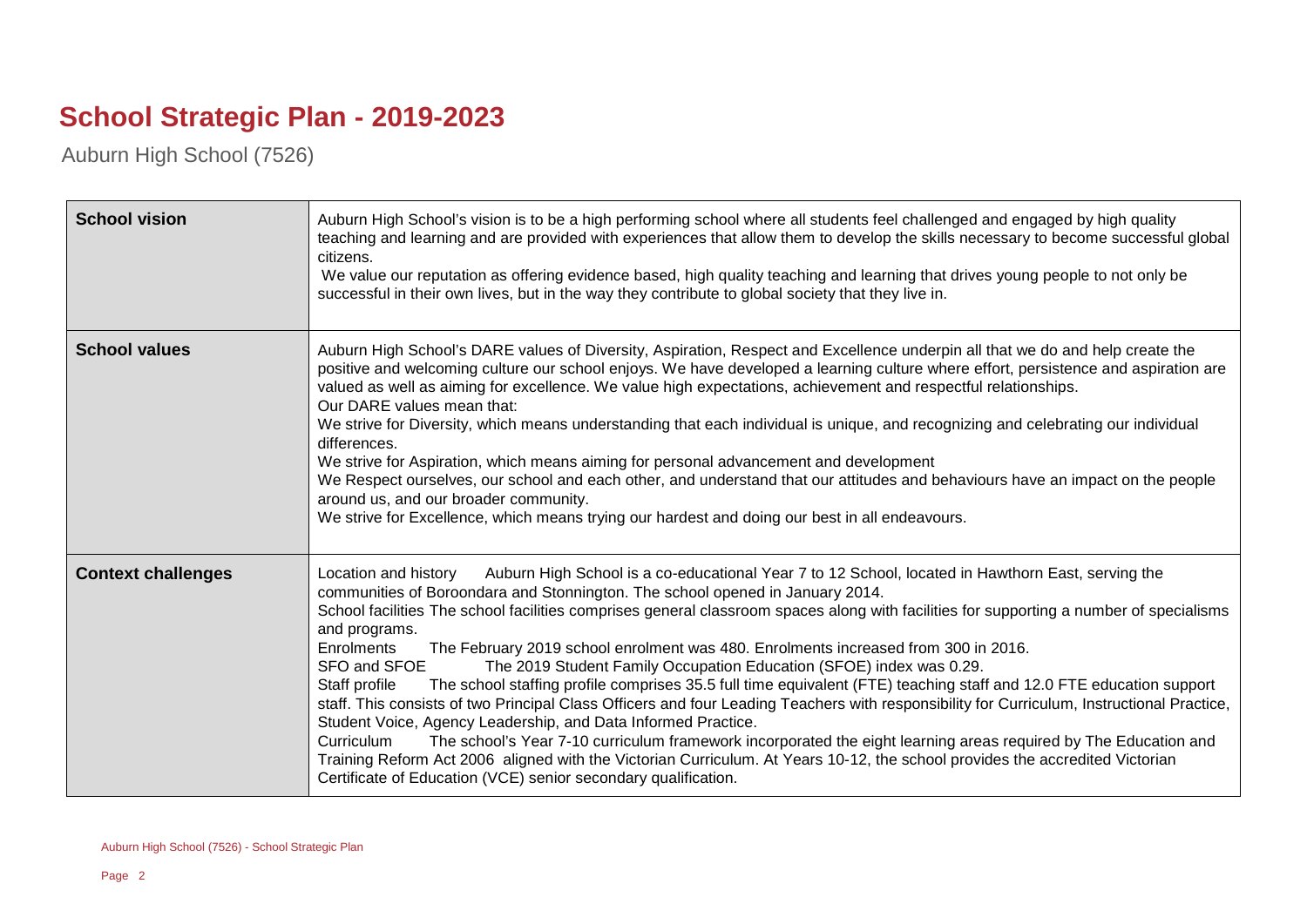|                             | Additional information Auburn High School offers a bilingual and bi-national French program. The French program is internationally<br>recognised and has been designed to meet the requirements of both the Victorian and French Authorities.<br>In addition to the French Bi National program, the school has Select Entry Accelerated Learning (SEAL), Science, Technology,<br>Engineering, and Mathematics (STEM), the Arts and Physical Education and Sport programs. There is also a sport and<br>extracurricular activities program offered along with opportunities for student leadership.                                                                                                                                                                                                                                                                                                                                                                                                           |
|-----------------------------|--------------------------------------------------------------------------------------------------------------------------------------------------------------------------------------------------------------------------------------------------------------------------------------------------------------------------------------------------------------------------------------------------------------------------------------------------------------------------------------------------------------------------------------------------------------------------------------------------------------------------------------------------------------------------------------------------------------------------------------------------------------------------------------------------------------------------------------------------------------------------------------------------------------------------------------------------------------------------------------------------------------|
| Intent, rationale and focus | Intent:<br>Based on discussions and the PRSE the panel highlighted the following as performance strengths to be celebrated and to be built<br>on:<br>NAPLAN Trends - Proportions of students in top two NAP Bands<br>Proportions of students at or below NMS<br>O<br>Trends in learning gain data<br>0<br><b>Teacher assessment Trends</b><br>$\blacksquare$<br>Increasing proportions of students above age expected level (Reading stable)<br>$\circ$<br>Decreasing proportions of students below age expected level<br>$\mathsf{o}$<br><b>VCE</b> trends<br>Rationale:<br>The panel also highlighted the following as student learning focuses for the new SSP.<br>NAPLAN Percentage of Year 9 students<br>in top two NAP Bands compared with the percentages when the same cohorts were in Year 7<br>0<br>in top two NAP Bands for Writing<br>$\Omega$<br>at and below the National Minimum Standards (NMS) when compared with the Reading and Numeracy percentages for the<br>$\Omega$<br>same cohorts. |
|                             | Prioritise: The School Review Panel recommends the following key directions for the next School Strategic Plan:<br>the learning growth of every student<br>learners who<br>act as autonomous agents for their own learning<br>$\Omega$<br>are socially and emotionally connected in their school community<br>0<br>student writing at all year levels and in all learning areas<br>the use of assessment to inform and differentiate teaching practice and student learning<br>leadership that guides, supports, directs the improvement of teaching practice and student learning<br>whole-school approaches to                                                                                                                                                                                                                                                                                                                                                                                             |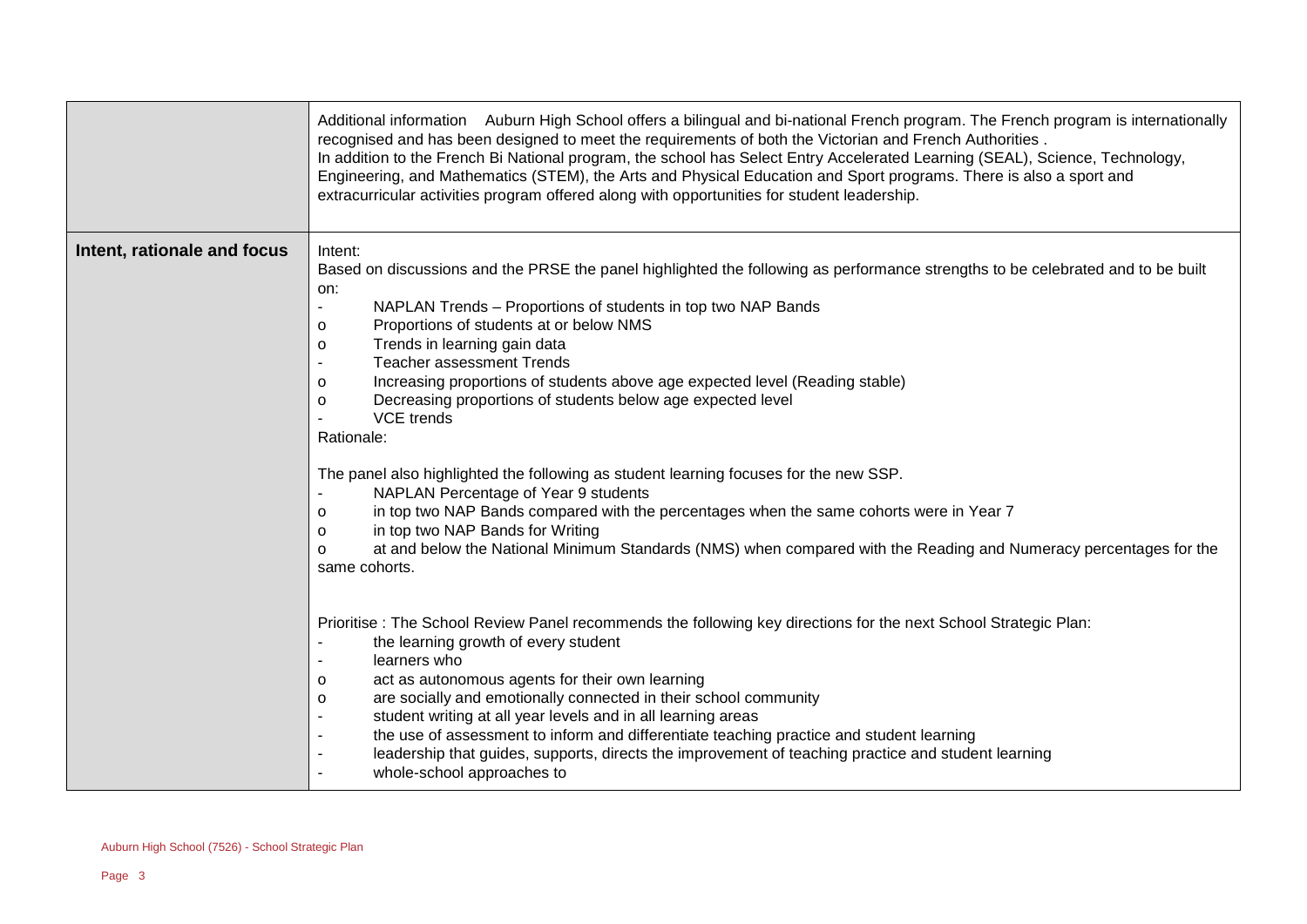| desired student learning characteristics dispositions |  |
|-------------------------------------------------------|--|
| safety, resilience, health and wellbeing.             |  |

Auburn High School (7526) - School Strategic Plan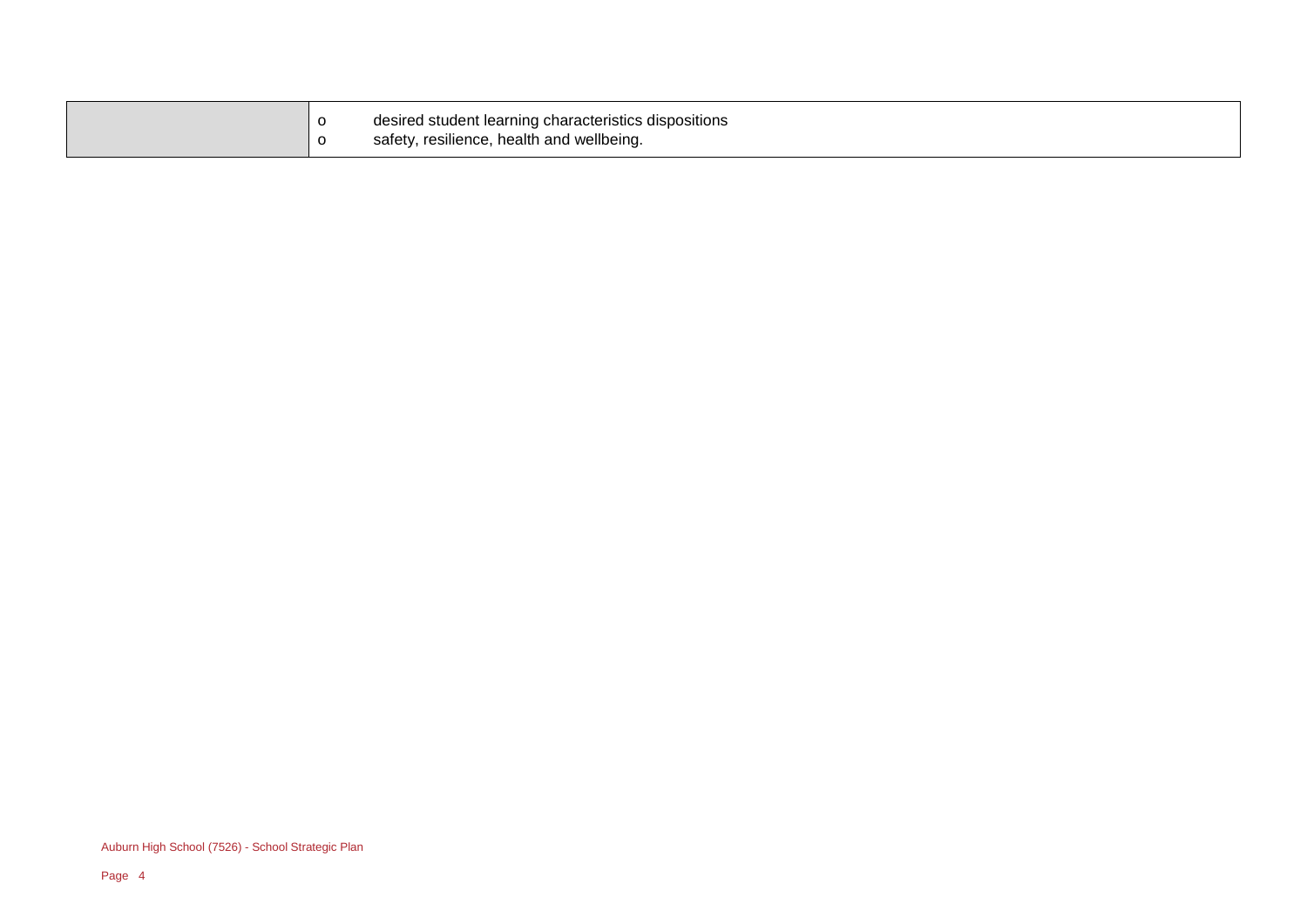## **School Strategic Plan - 2019-2023**

Auburn High School (7526)

| Goal 1     | Challenging and improving the learning growth of every student                                                                                                                                                                                                                                                                                                                                                                                                                                                                                 |
|------------|------------------------------------------------------------------------------------------------------------------------------------------------------------------------------------------------------------------------------------------------------------------------------------------------------------------------------------------------------------------------------------------------------------------------------------------------------------------------------------------------------------------------------------------------|
| Target 1.1 | <b>Teacher Judgment:</b> For Year 7-10 students assessed against the Victorian Curriculum (VC) Levels 1-10:<br>1. By 2023, 90 per cent of Year 10 students to be at or above their age expected VC Level of learning (all learning<br>areas)<br>2. Each student to make at least one VC Level of learning progress in each school year during the SSP period with<br>a focus on English and Mathematics (as students move from Year 7>8, 8>9, 9>10)                                                                                            |
| Target 1.2 | <b>NAPLAN</b><br>1. By 2023, the percentage of Year 9 students in the top two NAP Bands for Reading and Numeracy to be at a level<br>similar to that recorded by the same cohort when in Year 7 (Year 7 2019: Reading = 58% (school), 39% (similar<br>schools); Numeracy = 64% (school), 46% (similar schools).<br>2. By 2023, the percentage of Year 9 students in the top two NAP Bands for Writing to increase to 30 per cent (from<br>an average of 18 per cent during 2016 and 2018, and an average of 20 per cent during 2017 and 2019). |
| Target 1.3 | <b>VCE</b><br>1. By 2023, increase the percentage of VCE Study scores of 37 or more to $\geq 20\%$<br>2. By 2023 the mean VCE score for English and EAL to be at or above 32 (2018 Panorama VCE English/EAL mean<br>31.2)                                                                                                                                                                                                                                                                                                                      |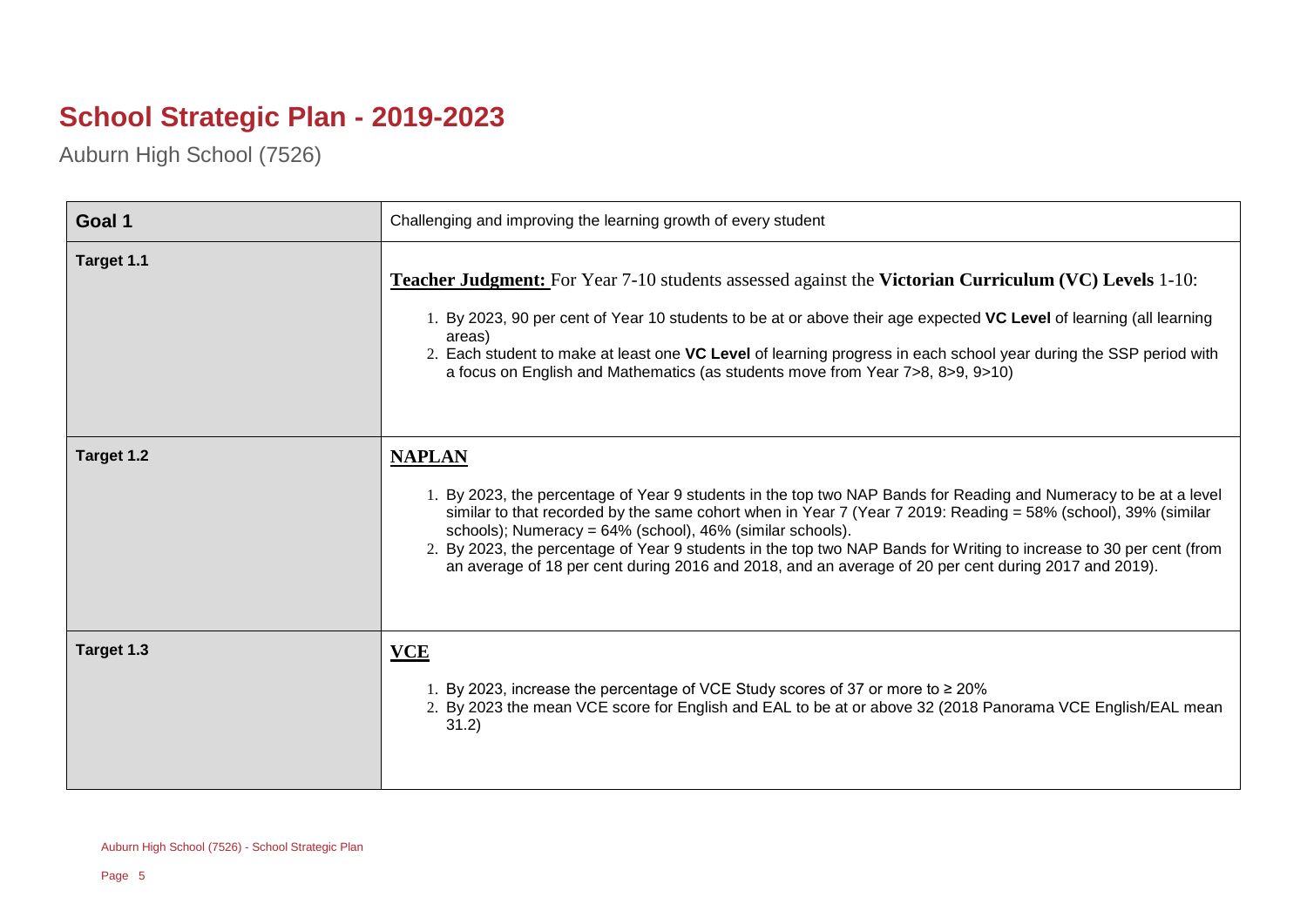| <b>Key Improvement Strategy 1.a</b><br><b>Building practice excellence</b> | Build staff capacity to implement a school wide approach to student writing at all year levels and in all learning areas                                                                                                                                                                                                                                                                                                                                                                                                               |
|----------------------------------------------------------------------------|----------------------------------------------------------------------------------------------------------------------------------------------------------------------------------------------------------------------------------------------------------------------------------------------------------------------------------------------------------------------------------------------------------------------------------------------------------------------------------------------------------------------------------------|
| <b>Key Improvement Strategy 1.b</b><br>Curriculum planning and assessment  | Develop and embed a consistent approach, through Professional Learning Communities, to the use of assessment to<br>inform and differentiate teaching practice and student learning                                                                                                                                                                                                                                                                                                                                                     |
| <b>Key Improvement Strategy 1.c</b><br>Instructional and shared leadership | Sustain leadership that guides, supports, directs the improvement of teaching practice and student learning                                                                                                                                                                                                                                                                                                                                                                                                                            |
| Goal 2                                                                     | To create empowered learners who act as autonomous agents for their own learning                                                                                                                                                                                                                                                                                                                                                                                                                                                       |
| Target 2.1                                                                 | By 2023, the percentage of Year 7-12 students responding positively to the following measures contained in the<br>student Attitudes to School Survey to increase:<br>1. Learner Characteristics and Disposition domain<br>• Motivation and Interest-from 61 per cent in 2019 to 70 per cent<br>• Self-regulation and goal setting-from 62 per cent in 2019 to 70 per cent<br>• Resilience-from 64 per cent in 2019 to 70 per cent<br>2. Social engagement domain<br>• Student Voice and agency-from 45 per cent in 2019 to 55 per cent |
| <b>Target 2.2</b>                                                          | By the end of 2023, 80% of students will be using the documented tools and processes which track and measure<br>their learning growth across all Learning Areas.                                                                                                                                                                                                                                                                                                                                                                       |
| Target 2.3                                                                 | By 2023, results from the final Pivot survey conducted annually will meet the following outcomes:                                                                                                                                                                                                                                                                                                                                                                                                                                      |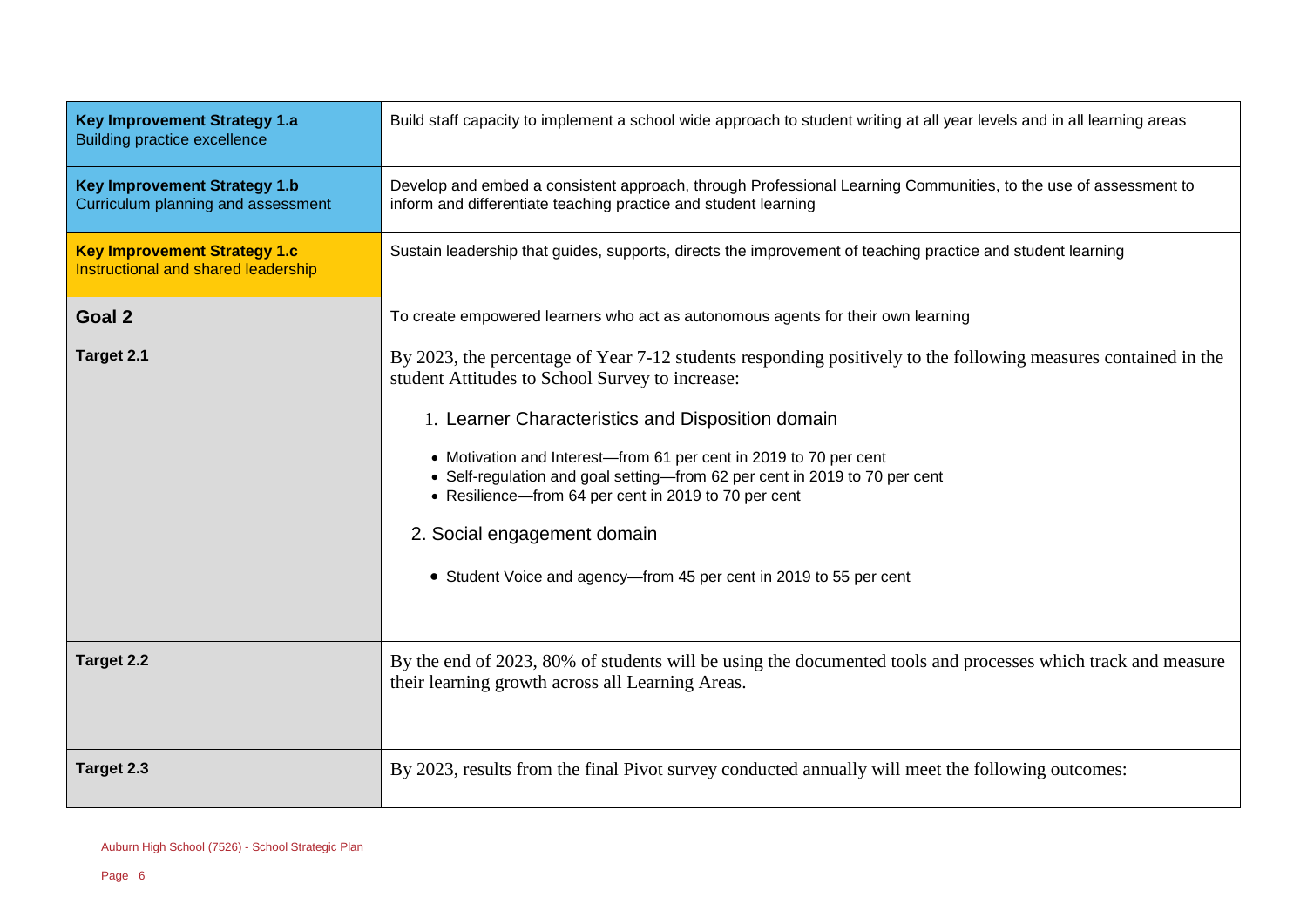|                                                                                  | 1. All Learning Areas to be at or above 3.80 across all five standards.                                                                                                                                                                                                                                                                                                                                                                                                                                                                                      |
|----------------------------------------------------------------------------------|--------------------------------------------------------------------------------------------------------------------------------------------------------------------------------------------------------------------------------------------------------------------------------------------------------------------------------------------------------------------------------------------------------------------------------------------------------------------------------------------------------------------------------------------------------------|
|                                                                                  | 2. All year levels to be at or above 3.70 across all five standards.                                                                                                                                                                                                                                                                                                                                                                                                                                                                                         |
|                                                                                  |                                                                                                                                                                                                                                                                                                                                                                                                                                                                                                                                                              |
| <b>Key Improvement Strategy 2.a</b><br>Curriculum planning and assessment        | Develop and consistently embed a whole school approach to desired student learning characteristics dispositions                                                                                                                                                                                                                                                                                                                                                                                                                                              |
| Key Improvement Strategy 2.b<br>Empowering students and building school<br>pride | Develop tools that enable students to track and measure their learning growth.                                                                                                                                                                                                                                                                                                                                                                                                                                                                               |
| Goal 3                                                                           | Develop students who feel socially and emotionally connected (and flourish) in their school community                                                                                                                                                                                                                                                                                                                                                                                                                                                        |
| Target 3.1                                                                       | By 2023, the percentage of Year 7-12 students responding positively to the following measures contained in the<br>student Attitudes to School Survey to increase:<br>1. Teacher-Student Relations domain<br>• Teacher concern—from 64 per cent in 2019 to 70 per cent<br>2. Student safety domain<br>• Advocate at school—from 65 per cent in 2019 to 70 per cent<br>• Respect for diversity—from 55 per cent in 2019 to 70 per cent<br>3. Social engagement domain<br>o School Connectedness (Sense of belonging) - from 55 per cent in 2019 to 70 per cent |
| Target 3.2                                                                       | By 2023, the percentage of parents responding positively to the following measure contained in the Parent<br>Opinion Survey to increase:                                                                                                                                                                                                                                                                                                                                                                                                                     |